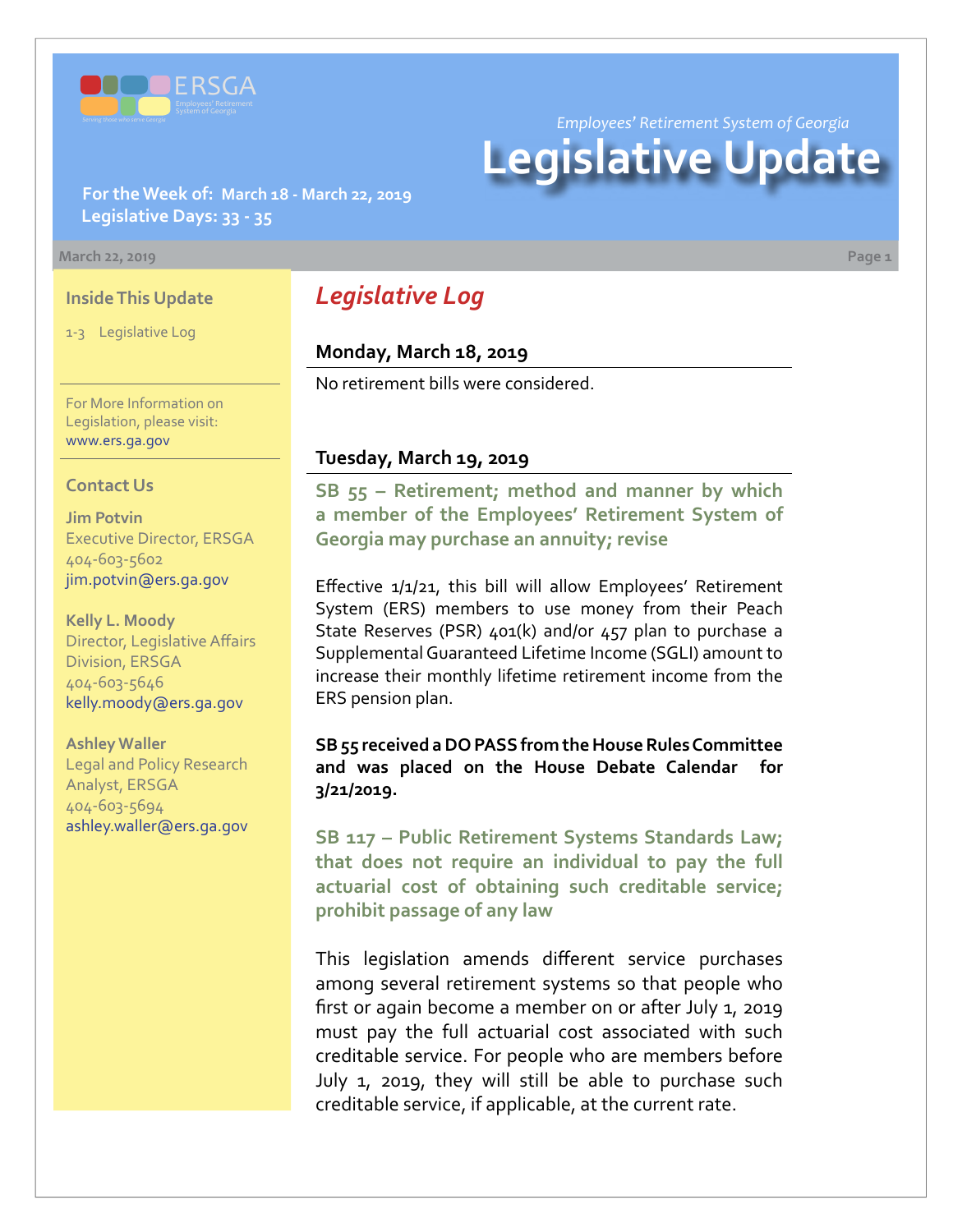# *Legislative Log (continued)*

Members who join on or after July 1, 2019 cannot obtain creditable service unless the member pays full actuarial cost for such service. The bill also provides members with the ability to pay for such service purchase with a payment plan option.

**SB 117 received a DO PASS by Committee Substitute by the House Retirement Committee.** 

## **Wednesday, March 20, 2019**

No retirement bills were considered.

# **Thursday, March 21, 2019**

**HB 19[6 – R](http://www.legis.ga.gov/legislation/en-US/Display/20192020/HB/196)etirement and pensions; each public retirement system trustee to complete appropriate education applicable to his or her fiduciary duties; require**

This bill requires trustees of public retirement systems to complete fiduciary training and educational courses in specified retirement areas.

**HB 196 received a DO PASS from the Senate Rules Committee and was placed on the Senate Debate Calendar for 3/22/2019.**

# **SB 5[5 – R](http://www.legis.ga.gov/legislation/en-US/Display/20192020/SB/55)etirement; method and manner by which a member of the Employees' Retirement System of Georgia may purchase an annuity; revise**

Effective 1/1/21, this bill will allow Employees' Retirement System (ERS) members to use money from their Peach State Reserves (PSR) 401(k) and/or 457 plan to purchase a Supplemental Guaranteed Lifetime Income (SGLI) amount to increase their monthly lifetime retirement income from the ERS pension plan.

# **SB 55 received a DO PASS from the House by a vote of 171-0.**